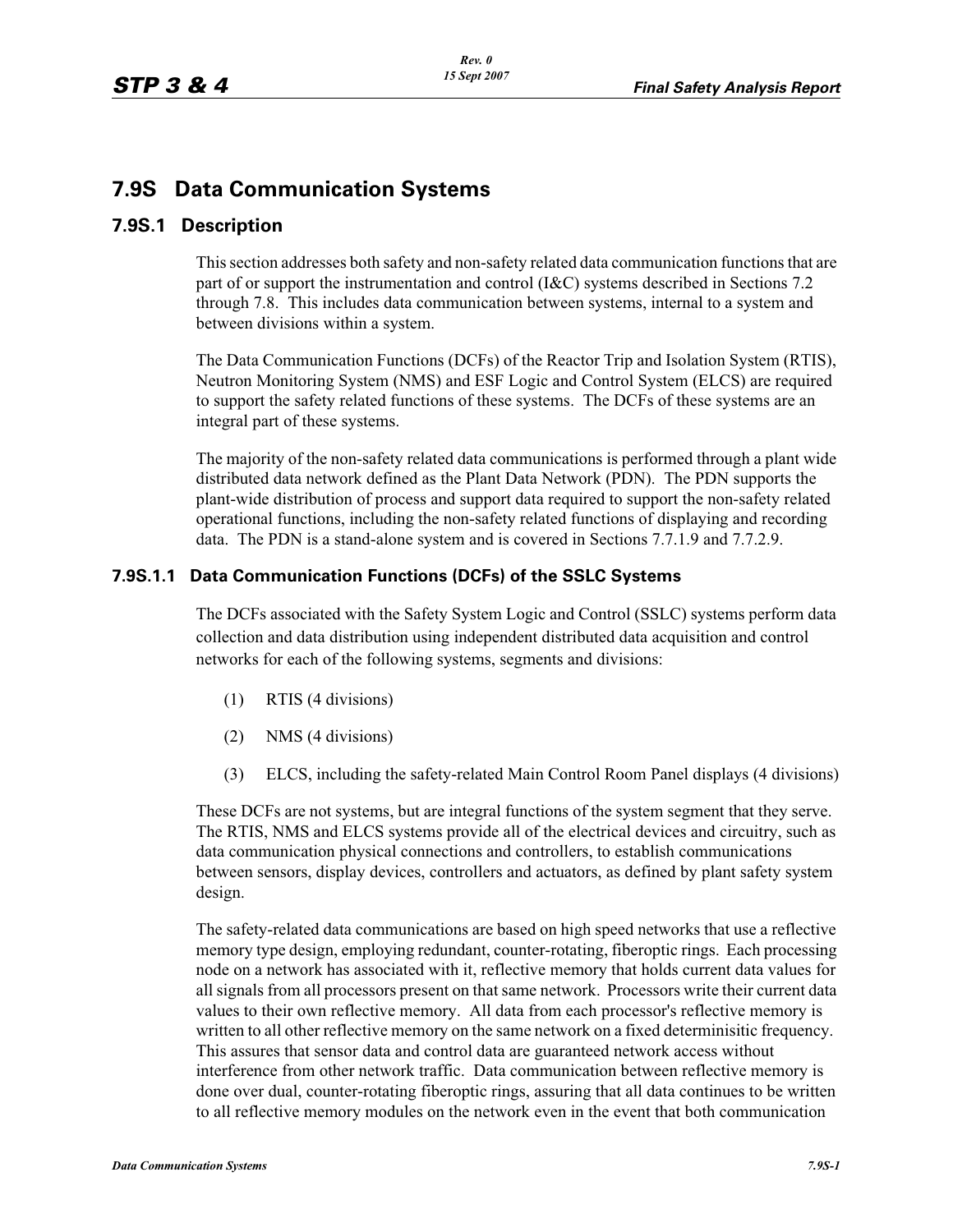paths break at the same location. These features assure that the data communication is highly reliable (fault tolerant) and deterministic.

Limited communication between divisions is necessary. For example, individual divisional input trip determinations must be shared between divisions in order to support two-out-of-four voting for divisional trip outputs. To support this, there are a limited set of data communication links from each division to each of the other three divisions. The links provide a qualified and isolated, single direction communication path so as to preserve divisional independence.

Input and output signals between field devices as well as data from intermediate system functions are made available to all other processors on the network. The networks provide both local and remote communication capabilities. In some cases, such as Turbine Building sensor inputs to the RTIS, the sensor signals are hardwired directly to input modules located in the same chassis as the system logic processors, thereby bypassing the communication network. In other cases, such as the Startup Range Neutron Monitor (SRNM) and Power Range Neutron Monitor (PRNM) in the NMS, the data acquisition and primary signal processing is performed in the NMS prior to providing it to other processors on the network.

Use of a system's or segment's data communication network to communicate command and control signals to final actuators varies by each system or segment. ELCS provides control signals to remote input/output devices through its data communication network. RTIS control outputs are directly hardwired to field devices, thereby bypassing its data communication network. NMS provides no control signals to final actuators, but does provide trip data to RTIS over direct point-to-point communicaiton interfaces.

The safety-related communication networks described here also provide the following nonsafety related communication functions:

- (1) Provide alarm and status data from safety-related plant sensors and the SSLC systems to the non-safety related Plant Information and Control System (PICS) for Main Control Room (MCR) indication and computer logging through an isolated gateway interface.
- (2) Provide selected sensed safety-related plant data to the non-safety-related control systems through an isolated gateway interface.

#### **7.9S.1.2 Plant Data Network (PDN)**

The PDN provides a plant wide, highly reliable, high speed data communication network for plant control, monitoring and other related operational needs. Section 7.7.1.9 provides a description of the PDN.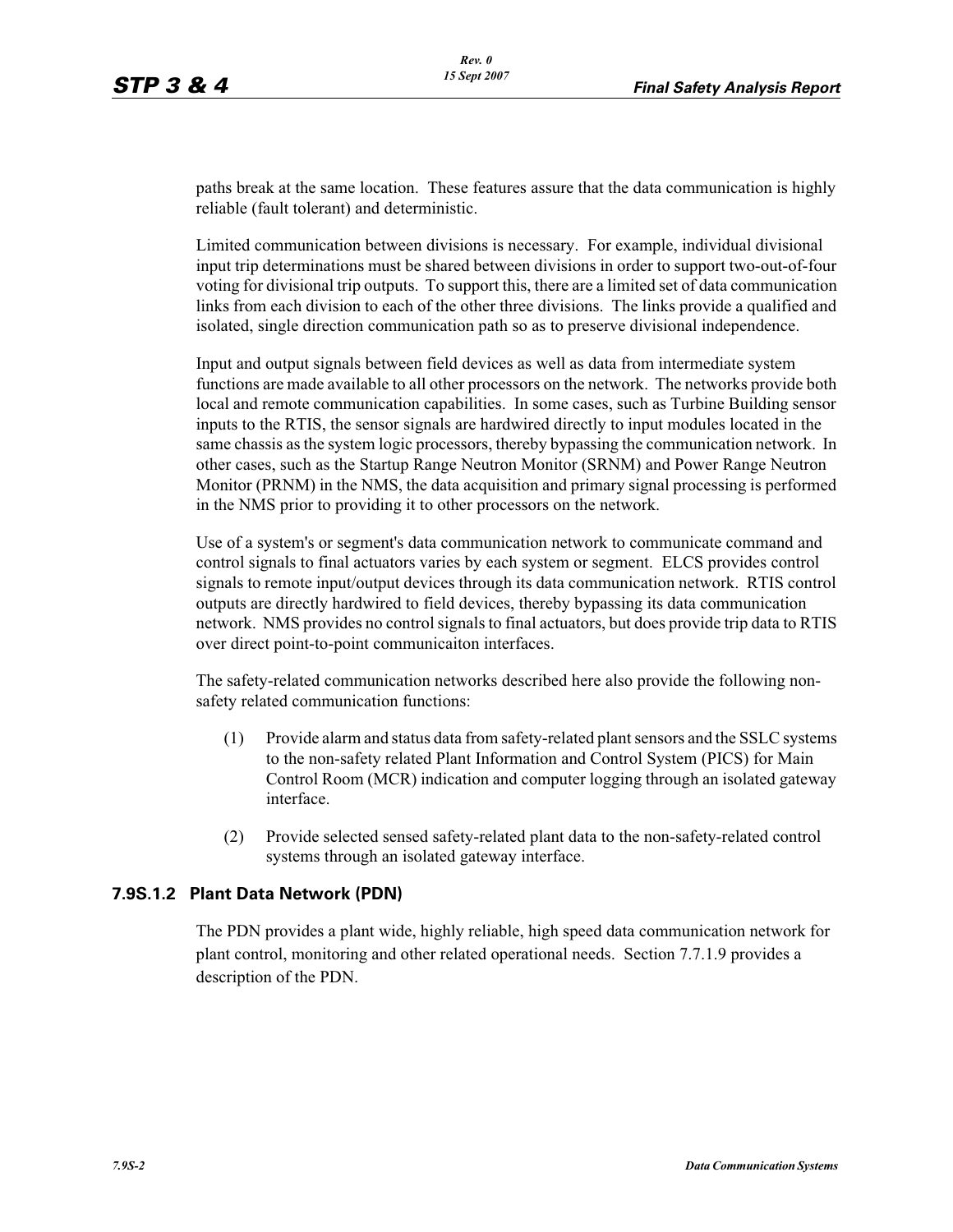# **7.9S.2 Design-Basis Information**

#### **7.9S.2.1 Safety-Related DCFs**

The safety-related DCFs have the following safety design basis:

The safety-related DCFs transmit data between input/output (I/O) devices and controllers, making process and equipment status information and operator input available to controllers for the processing of safety-related control functions, and making controller output information available to I/O devices for distribution to final actuators and operator interfaces.

### **7.9S.2.1.1 Quality of Components and Modules**

Applicable quality assurance provisions of 10CFR50 Appendix B and IEEE Std 7-4.3.2 will be applied to the SSLC systems, of which the DCFs are integral parts.

### **7.9S.2.1.2 Software Quality**

Development of software for the safety system functions within the SSLC systems, including their DCFs, conforms to the guidance of Branch Technical Position BTP-HICB-14 as discussed in Appendix 7B to this chapter.

#### **7.9S.2.1.3 Protocol Support of Performance Requirements**

The real-time performance of SSLC systems, including their DCFs, in meeting the requirements for safety system trip and initiation response conforms to BTP-HICB-21. Each controller operates independently and asynchronously with respect to other controllers. Maximum time delay from input to output is deterministic, based on the control logic and communication network design. Timing signals are not exchanged between divisions of independent equipment or between controllers within a division.

# **7.9S.2.1.4 Reliability**

The fault tolerant network architecture and extensive self testing by the processors of the SSLC system make the DCFs of the SSLC highly reliable.

The dual counter-rotating fiber optic ring structure allows communication to continue in the event of any single failure.

# **7.9S.2.1.5 External Access Control**

There are no unprotected electronic paths by which unauthorized personnel can change plant software or display erroneous status information to the operators. The only interfaces external to the plant are through firewalls that allow only one way transmission from the non-safety PDN to the offsite Emergency Operations Facility (EOF). The SSLC DCFs are additionally protected by gateways to the non-safety PDN that only allow one-way data transfer from the safety to non-safety network. The SSLC networks have no direct external electronic paths.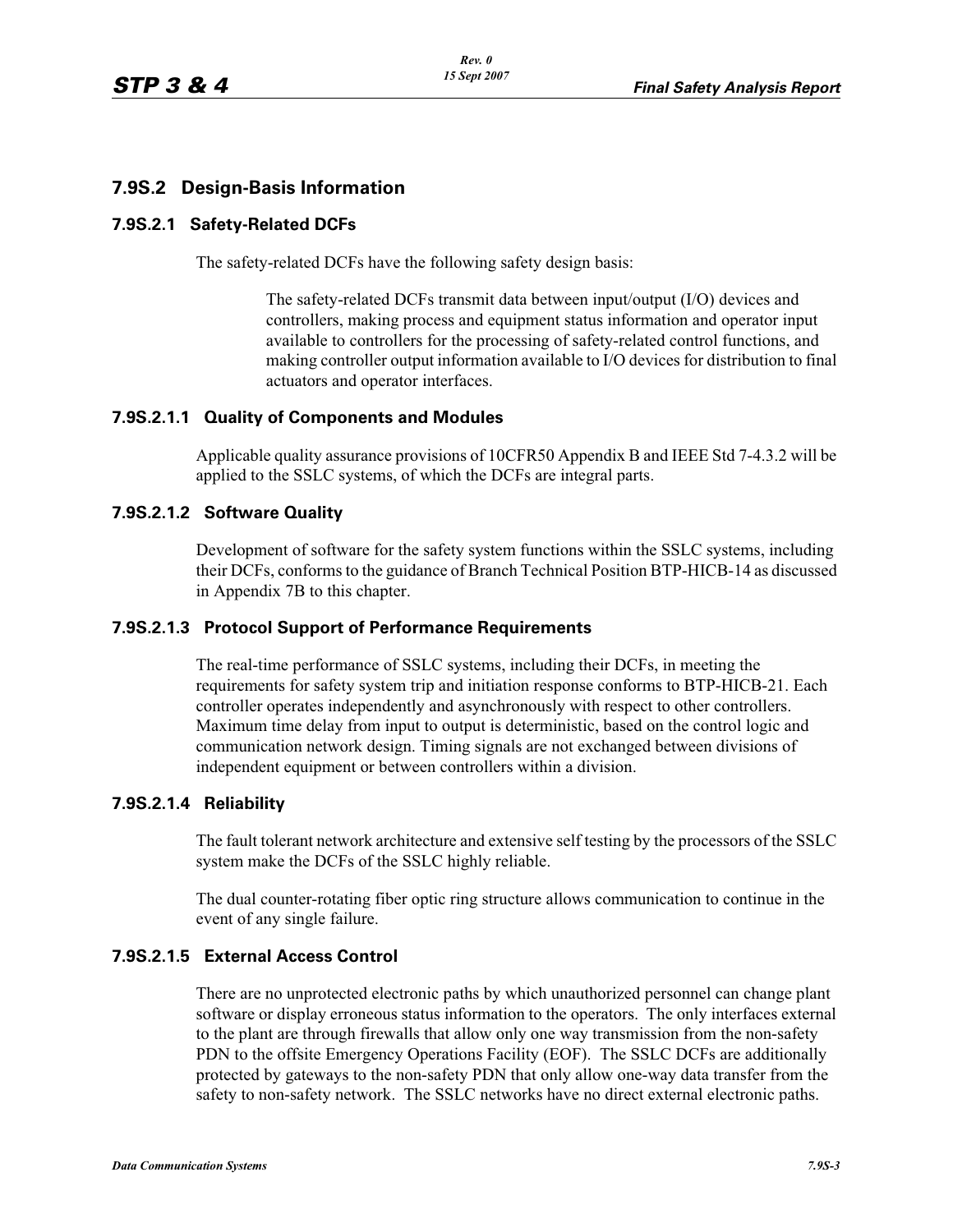The digital safety system security guidance provided in Section 2 of Regulatory Guide 1.152, Revision 2 will be adapted to the SSLC DCFs.

#### **7.9S.2.1.6 Single Failure Criterion**

The DCFs of the SSLC systems satisfy the requirements of the single-failure criterion through conformance to IEEE-279, IEEE-379 and Regulatory Guide 1.53. There are four independent safety divisions in each of the three independent safety-related communication networks for ESF, RPS and NMS.

### **7.9S.2.1.7 Independence**

The DCFs of the SSLC systems satisfy the requirements for independence through conformance to Clauses 4.6 and 4.7 of IEEE-279, IEEE-384 and Regulatory Guide 1.75. Divisions are physically separated and electrically isolated from each other. Divisions have separate power sources. Transmission of signals between divisions is through qualified isolation devices.

### **7.9S.2.1.8 Protection System Failure Modes**

The RTIS systems are designed to fail into a safe state upon loss of communications.

#### **7.9S.2.1.9 Testing and Surveillance**

The safety-related DCFs are integral functions of the SSLC systems. SSLC self-testing features and surveillances encompass those related to the DCFs.

#### **7.9S.2.1.10 Bypass and Inoperable Status Indications**

The safety-related DCFs are integral functions of the SSLC systems. SSLC bypass and inoperable status indications encompass those related to the DCFs.

#### **7.9S.2.1.11 Susceptibility to Electromagnetic and Radio Frequency Interference**

The DCFs of the SSLC systems use fiber-optic media, which does not present a fault propagation path for environmental effects, such as high-energy electrical faults and lightning, from one redundant portion of a system to another, or from another system to a safety system. The fiber-optic media is not located in high radiation areas that could degrade its performance.

#### **7.9S.2.1.12 Diversity and Defense-in-Depth**

Diversity and defense-in-depth is covered in Appendix 7C.

#### **7.9S.2.1.13 Seismic Hazards**

All of the equipment implementing the DCFs of the SSLC is located in seismic Category I structures.